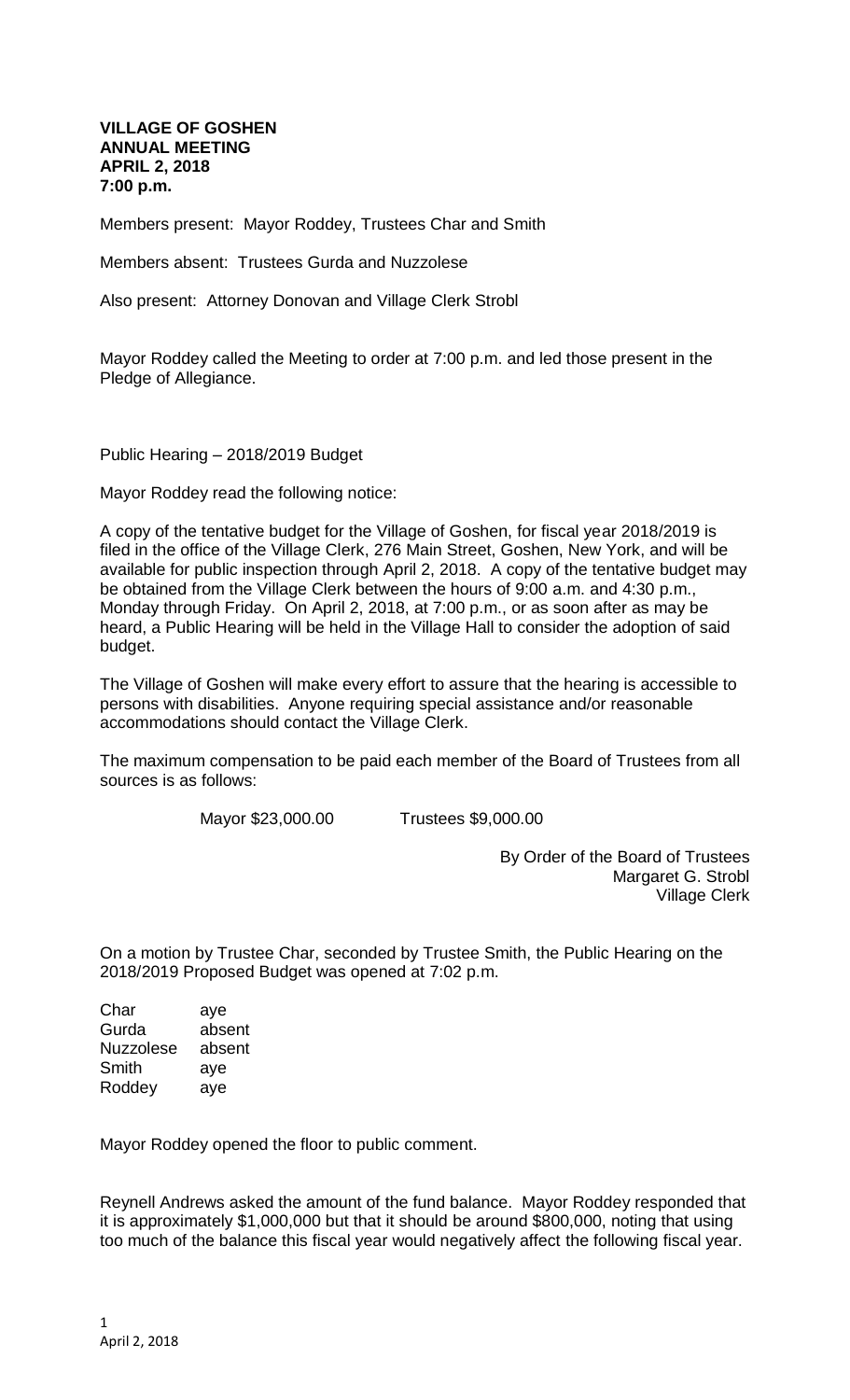Reynell Andrews asked what savings would be realized by picking up garbage one day per week rather than two. Mayor Roddey explained that the exact savings have not yet been determined, but that it has been noted that approximately 50% of garbage being picked up could instead be recycled, saving tipping fees.

Mr. Andrews asked if the Board had looked into privatizing garbage pickup, and was advised that the last research done found it to not be cost effective.

Mr. Andrews asked how many retirees are currently on the Village's health insurance plan. The information will be provided.

There was no further public comment.

On a motion by Trustee Char, seconded by Trustee Smith, the Public Hearing on the 2018/2019 Proposed Budget was closed at 7:14 p.m.

| Char             | aye    |
|------------------|--------|
| Gurda            | absent |
| <b>Nuzzolese</b> | absent |
| Smith            | aye    |
| Roddey           | aye    |

On a motion by Trustee Char, seconded by Trustee Smith, the Village Board hereby resolves to hold a Public Hearing on April 23, 2018, at 7:00 p.m., for the consideration of adoption of Local Law #1 of 2018: A Local Law to override the limit on the amount of real property taxes that may be levied by the Village of Goshen, pursuant to General Municipal Law 3-c.

| Char      | aye    |
|-----------|--------|
| Gurda     | absent |
| Nuzzolese | absent |
| Smith     | aye    |
| Roddey    | aye    |

Trustee Char moved the following, which was seconded by Trustee Smith:

The Mayor is hereby authorized to execute an Inter-Municipal Agreement between the Village of Goshen and the County of Orange for the provision of a Panasonic Toughbook CF-31. This equipment is provided in order to improve mobile data communications and global positioning system automatic vehicle locator (GPS/AVL) information exchange among first responders in Orange County, New York by enhancing the capabilities of patrol officers' access to critical information.

| Char      | aye    |
|-----------|--------|
| Gurda     | absent |
| Nuzzolese | absent |
| Smith     | aye    |
| Roddey    | aye    |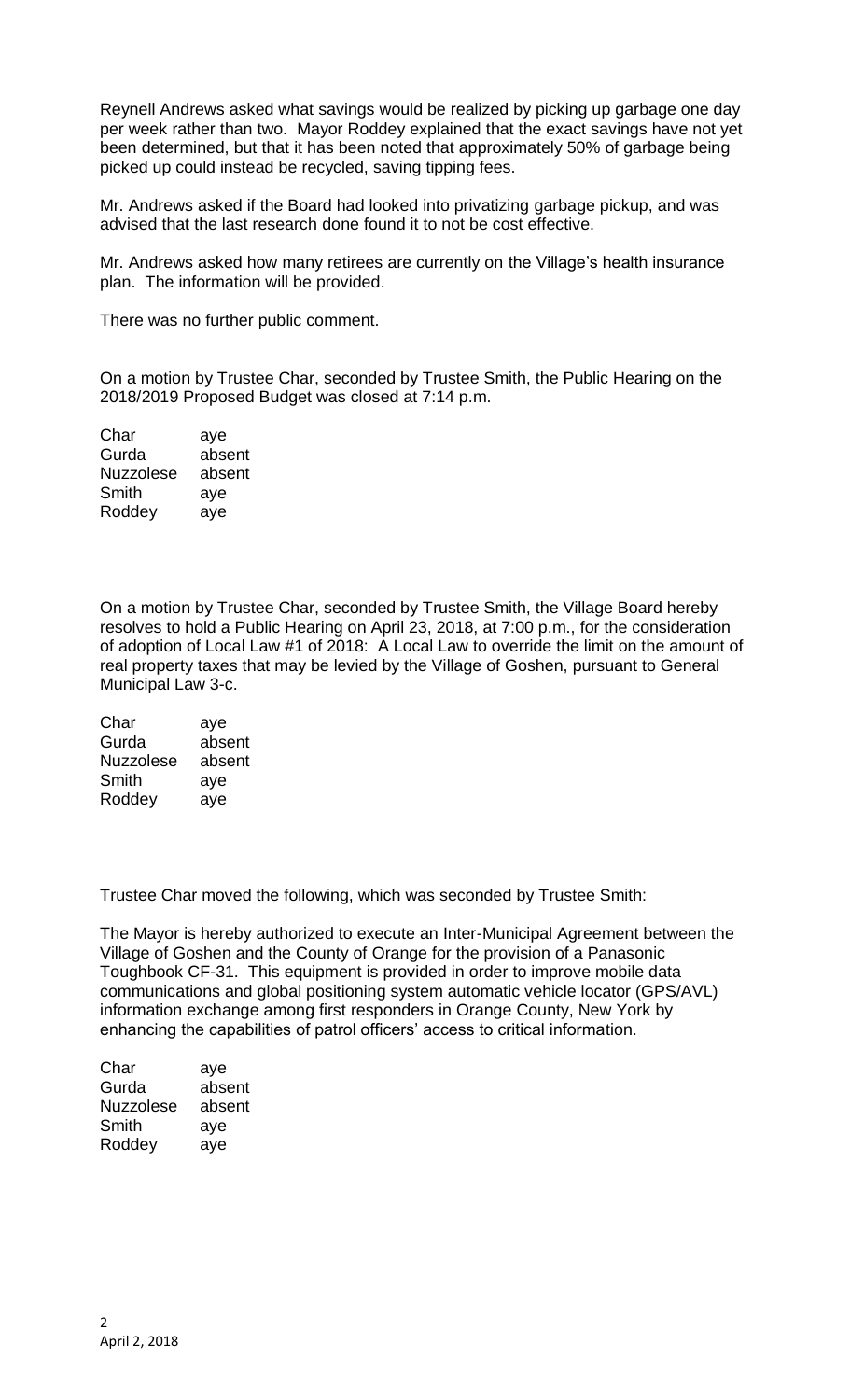1. On a motion by Trustee Char, seconded by Trustee Smith, the Village of Goshen will apply to the New York Division for Youth, for the establishment of a Youth Recreation Project and subsequent matching funds pursuant to Chapter 556 of the Laws of New York as amended.

| Char             | aye    |
|------------------|--------|
| Gurda            | absent |
| <b>Nuzzolese</b> | absent |
| Smith            | aye    |
| Roddey           | aye    |

2. On the nomination of Mayor Roddey, David A. Donovan, Esq. is hereby appointed Village Attorney and Zoning Board of Appeals Attorney for a term of one year.

| aye    |
|--------|
| absent |
| absent |
| aye    |
| aye    |
|        |

3. On the nomination of Mayor Roddey, Michael H. Donnelly, Esq. is hereby appointed Planning Board Attorney for a term of one year.

| Char             | aye    |
|------------------|--------|
| Gurda            | absent |
| <b>Nuzzolese</b> | absent |
| Smith            | aye    |
| Roddey           | aye    |
|                  |        |

4. On the nomination of Mayor Roddey, Lanc & Tully Engineering & Surveying, P.C. is hereby appointed Village Engineer for a term of one year.

| aye    |
|--------|
| absent |
| absent |
| aye    |
| ave    |
|        |

5. On the nomination of Mayor Roddey, Margaret Strobl is hereby appointed Purchasing Agent for a term of one year.

| Char             | aye    |
|------------------|--------|
| Gurda            | absent |
| <b>Nuzzolese</b> | absent |
| Smith            | aye    |
| Roddey           | aye    |
|                  |        |

6. On the nomination of Mayor Roddey, Margaret Strobl is hereby appointed Records Management Officer for a term of one year.

| Char      | aye    |
|-----------|--------|
| Gurda     | absent |
| Nuzzolese | absent |
| Smith     | aye    |
| Roddey    | ave    |
|           |        |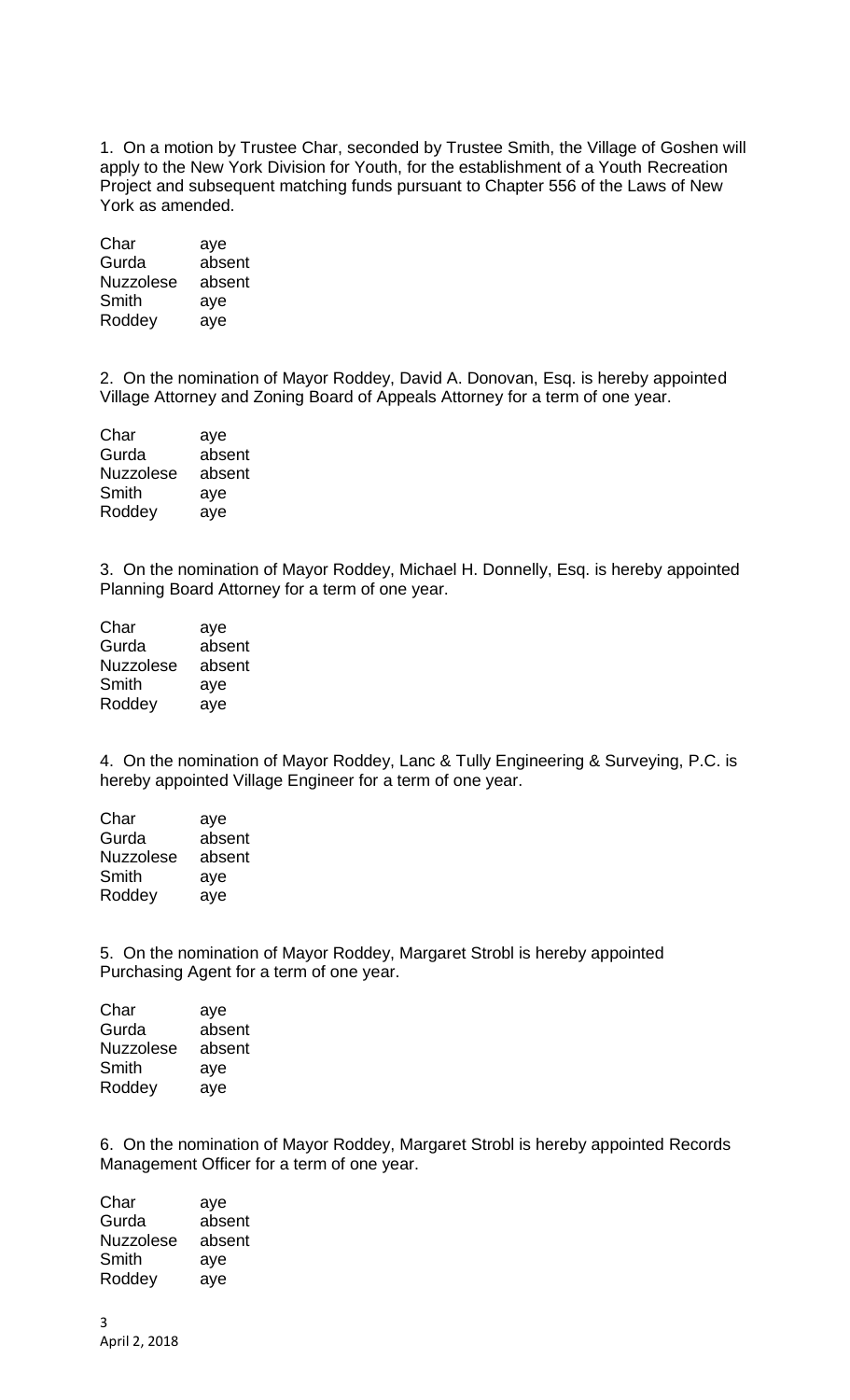7. On the nomination of Mayor Roddey, Sara Winters is hereby appointed Deputy Village Clerk for a term of one year.

| Char             | aye    |
|------------------|--------|
| Gurda            | absent |
| <b>Nuzzolese</b> | absent |
| Smith            | aye    |
| Roddey           | aye    |

8. On the nomination of Mayor Roddey, Haroulla Gale is hereby appointed Village Tax Collector for a term of one year.

| aye    |
|--------|
| absent |
| absent |
| aye    |
| aye    |
|        |

9. On the nomination of Mayor Roddey, Kimberly Canterino VanHaaster is hereby appointed Acting Village Justice for a term of one year.

| aye    |
|--------|
| absent |
| absent |
| aye    |
| aye    |
|        |

10. On the nomination of Mayor Roddey, Elaine McClung is hereby appointed to the Village of Goshen Planning Board for a term of 5 years. This term will expire in 2023.

| Char             | aye    |
|------------------|--------|
| Gurda            | absent |
| <b>Nuzzolese</b> | absent |
| Smith            | aye    |
| Roddey           | ave    |
|                  |        |

11. On the nomination of Mayor Roddey, Wayne Stahlmann is hereby appointed to the Village of Goshen Zoning Board of Appeals for a term of 5 years. This term will expire in 2023.

| Char             | aye    |
|------------------|--------|
| Gurda            | absent |
| <b>Nuzzolese</b> | absent |
| Smith            | aye    |
| Roddey           | aye    |
|                  |        |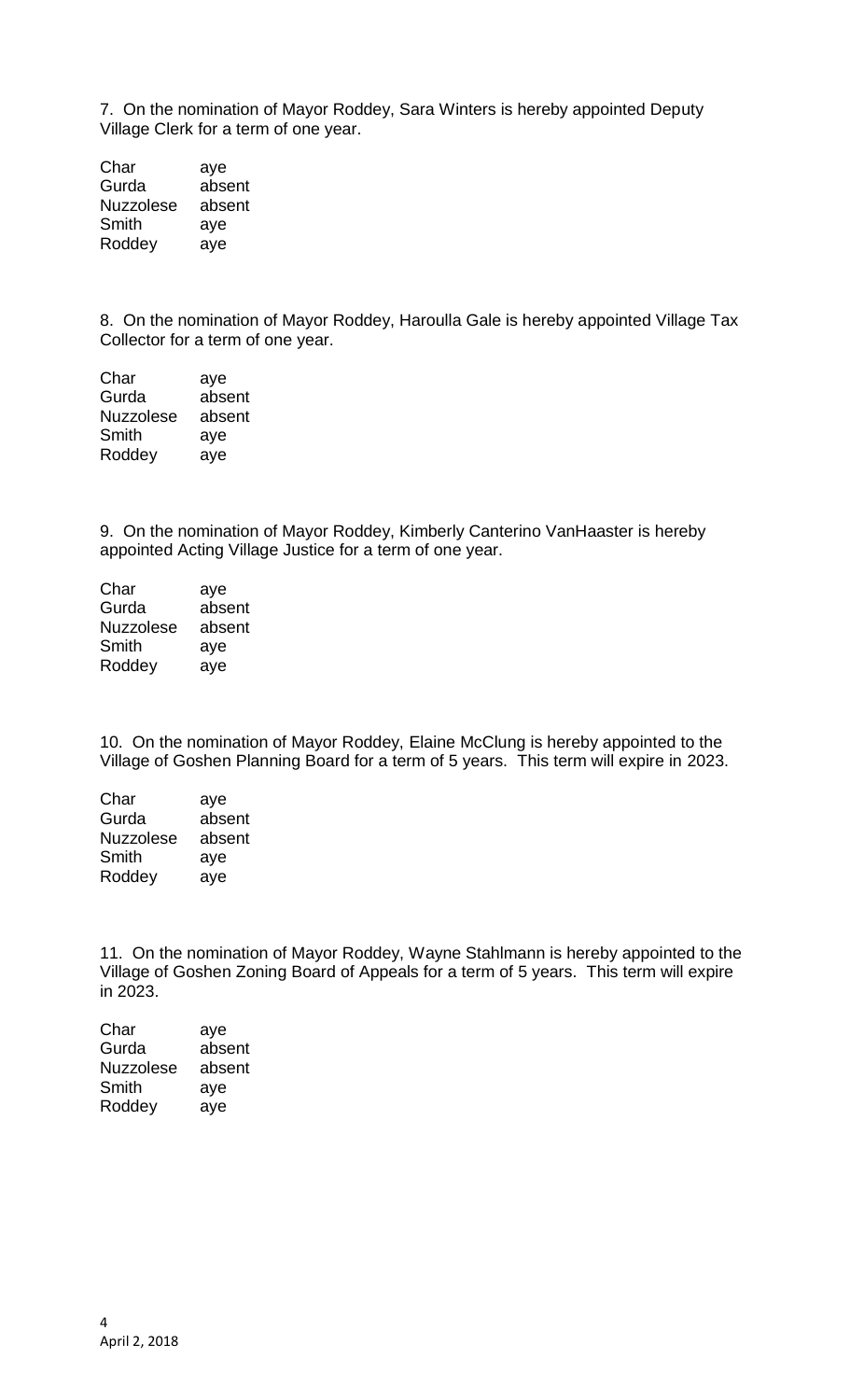12. On the nomination of Mayor Roddey, Edward Connor is hereby appointed Historian for a term of one year.

Char aye Gurda absent Nuzzolese absent Smith aye Roddey aye

13. On the nomination of Mayor Roddey, Damian Brady is hereby appointed to the Ethics Board for a term of six years. Term to expire 2024.

| Char             | aye    |
|------------------|--------|
| Gurda            | absent |
| <b>Nuzzolese</b> | absent |
| Smith            | aye    |
| Roddey           | aye    |

14. On the nomination of Mayor Roddey, Trustee Char, Trustee Nuzzolese, Jacqueline Dion, Peter Patel, and Hilary Surfer are hereby appointed to the Community Forestry Council for a term of one year.

| Char             | aye    |
|------------------|--------|
| Gurda            | absent |
| <b>Nuzzolese</b> | absent |
| Smith            | aye    |
| Roddey           | aye    |

15. On the nomination of Mayor Roddey, the Goshen Independent is hereby named official Newspaper for one year.

| Char             | aye    |
|------------------|--------|
| Gurda            | absent |
| <b>Nuzzolese</b> | absent |
| Smith            | aye    |
| Roddey           | ave    |

16. On the nomination of Mayor Roddey, Chase Bank, Sterling Bank, Orange County Trust Company, and M & T Bank Goshen offices are hereby named official depositories for the Village of Goshen for one year.

| Char             | aye    |
|------------------|--------|
| Gurda            | absent |
| <b>Nuzzolese</b> | absent |
| Smith            | aye    |
| Roddey           | aye    |
|                  |        |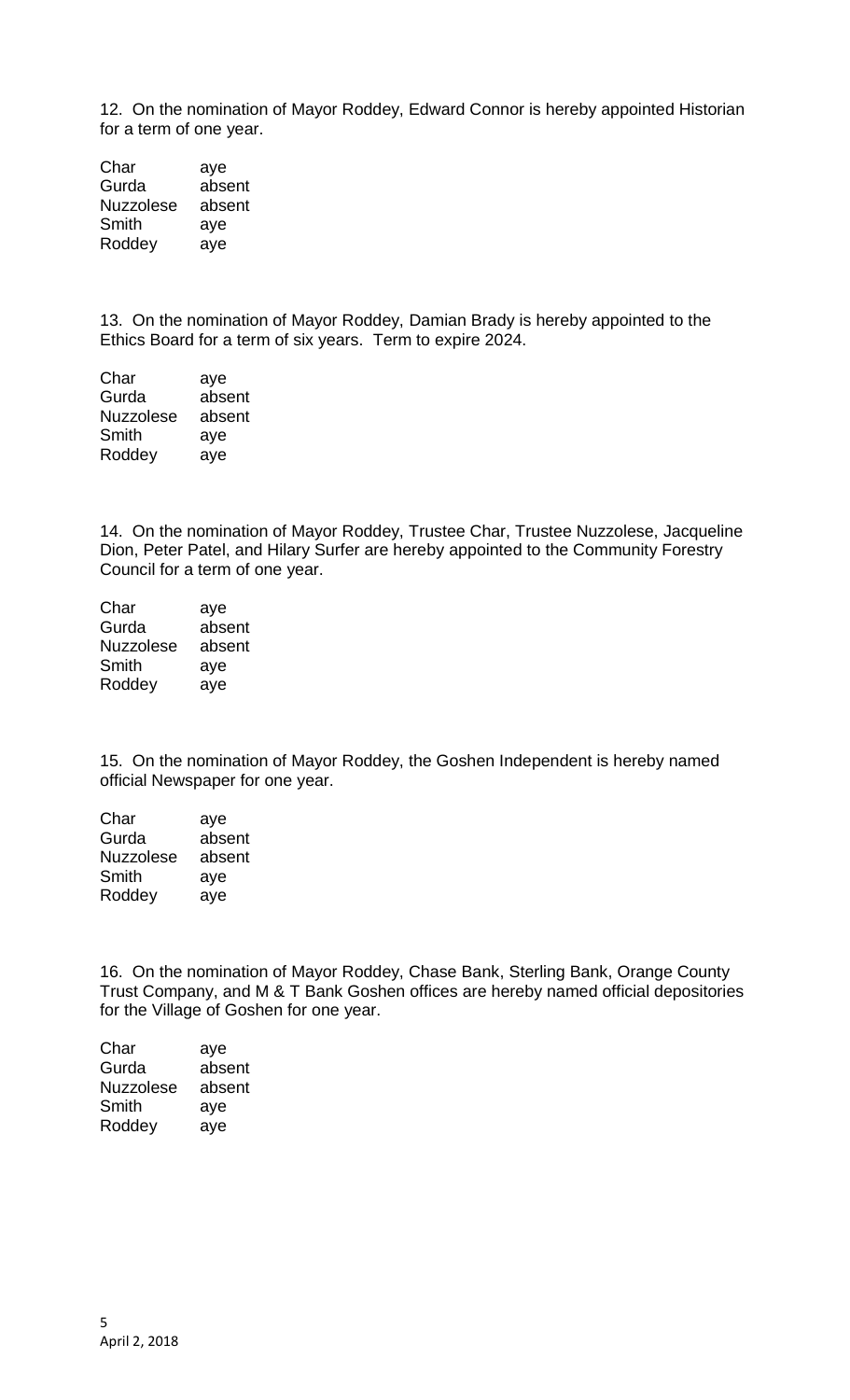17. On a motion by Trustee Smith, seconded by Trustee Char, Meetings of the Village Board of Trustees will be held on the second and fourth Monday of each month at the Village Hall at 7:00 p.m. The annual meeting of the Board of Trustees will be held on the first Monday in April at 7:00 p.m. In the event that a Village Board Meeting falls on a holiday, it may be held the following Thursday at 7:00 p.m., if necessary.

| aye    |
|--------|
| absent |
| absent |
| aye    |
| aye    |
|        |

18. On a motion by Trustee Char, seconded by Trustee Smith, mileage for Village Employees shall be paid at the IRS standard prevailing rate, currently \$.54.5 per mile.

| aye    |
|--------|
| absent |
| absent |
| aye    |
| aye    |
|        |

19. On a motion by Trustee Char, seconded by Trustee Smith, payment in advance of audit is authorized on claims for public utility services, postage, freight, taxes, bank transfers, employee benefits, debt service, and express charges.

| aye    |
|--------|
| absent |
| absent |
| aye    |
| aye    |
|        |

20. On a motion by Trustee Char, seconded by Trustee Smith, the Village Board hereby testifies that the Village of Goshen Procurement Policy, dated December 16, 2013, has been reviewed as of this date.

| Char             | aye    |
|------------------|--------|
| Gurda            | absent |
| <b>Nuzzolese</b> | absent |
| Smith            | aye    |
| Roddey           | aye    |
|                  |        |

21. On a motion by Trustee Char, seconded by Trustee Smith, the Village Board hereby attests that the Code of Ethics, Chapter 2, Article IX of the Village Code, has been reviewed as of this date.

| Char      | aye    |
|-----------|--------|
| Gurda     | absent |
| Nuzzolese | absent |
| Smith     | aye    |
| Roddey    | aye    |
|           |        |